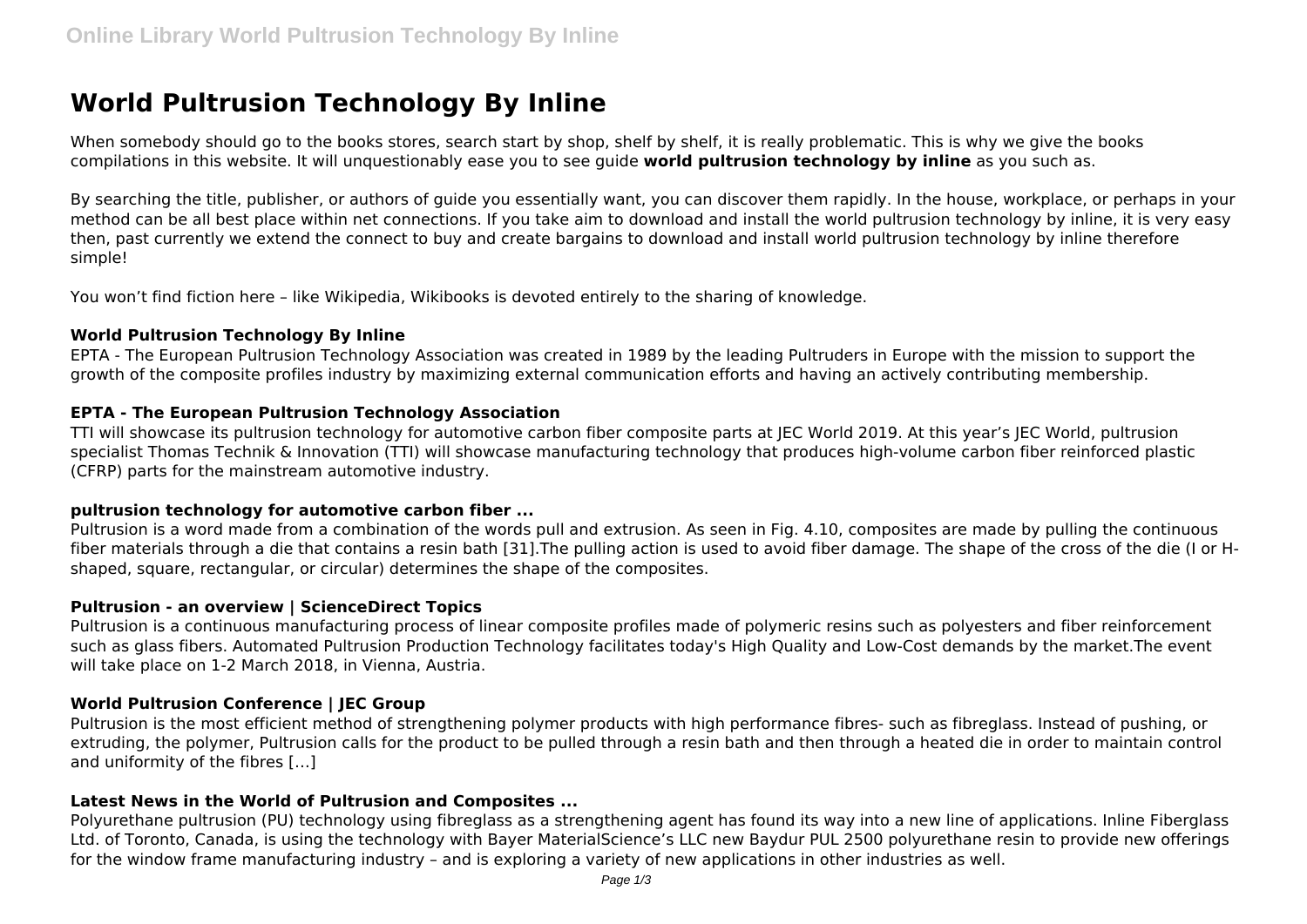# **Baydur PUL Polyurethane Resin Used For Pultruded ...**

2. Technical principles. Pultrusion is a continuous process for the manufacture of profiles. Depending on the required strength, a variety of reinforcing materials (roving, mats, fabrics, complexes, non-woven fabrics) may be reeled off coils and rolls and fed into the mould.

# **EPTA - Pultrusion - Technical principles**

ANGLO-Krempel Composite & Polymer Technology Devon, United Kingdom Arham Hi-Tech Design and Solution Pvt. Ltd.

# **Pultrusion Suppliers for Thermoset materials : CompositesWorld**

Inline Fiberglass is the world leader in the development, design and application of High Performance Energy Efficient Windows. Inline is the world's largest all fiberglass window manufacturer with the largest line of products.

# **Inline Fiberglass Windows & Doors**

Inline Fiberglass is the world leader in the development, design and application of High Performance Energy Efficient Windows. Inline is the world's largest all fiberglass window manufacturer with the largest line of products.

#### **Inline Fiberglass Windows & Doors**

Source: KaZaK Composites KaZaK Composites's Jerry Fanucci described this machinery configuration for inline pultrusion of very wide panel structures, using the firm's KaZaKore phenolic syntactic foam core in a sandwich structure with fiberglass/phenolic facesheets. ... At the European Pultrusion Technology Assn.'s (EPTA) 9th World Pultrusion ...

# **EPTA's 2008 World Pultrusion Conference | CompositesWorld**

ISBN: 9781468477665 1468477668 9781468477641 1468477641: OCLC Number: 853260657: Description: 1 online resource (volumes) Contents: 1: General Information --Description of Pultrusion Composite --Description of Pultrusion Process --Description of Pultrusion Machine --History of the Pultrusion Process --Pultrusion Markets --2: Pultrusion Part Design --FRP Mechanical Property Design Criteria ...

# **Handbook of Pultrusion Technology (eBook, 1986) [WorldCat.org]**

Inline Fiberglass is a world leader in the development, design and application of fiberglass pultrusion technology. Inline's leading product, thin walled fiberglass lineals are used in a myriad of applications. As a fully integrated manufacturing operation, Inline designs and pultrudes in-house standard and custom lineals and fabricates the ...

# **AEC Daily Building Product Library**

Inline began to develop fibreglass pultrusion capabilities in 1989, and started manufacturing with polyester resin in 1992. Now, Inline is pioneering the production of window frames using an innovative polyurethane pultrusion process. By pultruding polyurethane resin, Inline say that they can now produce larger, stronger parts, with thinner walls.

# **Polyurethane Pultrusion Process Coming on Strong ...**

The attractive long-term prospects for pultruded composites in infrastructure and further key application markets were highlighted at the recent World Pultrusion Conference, organised by the European Pultrusion Technology Association (EPTA).